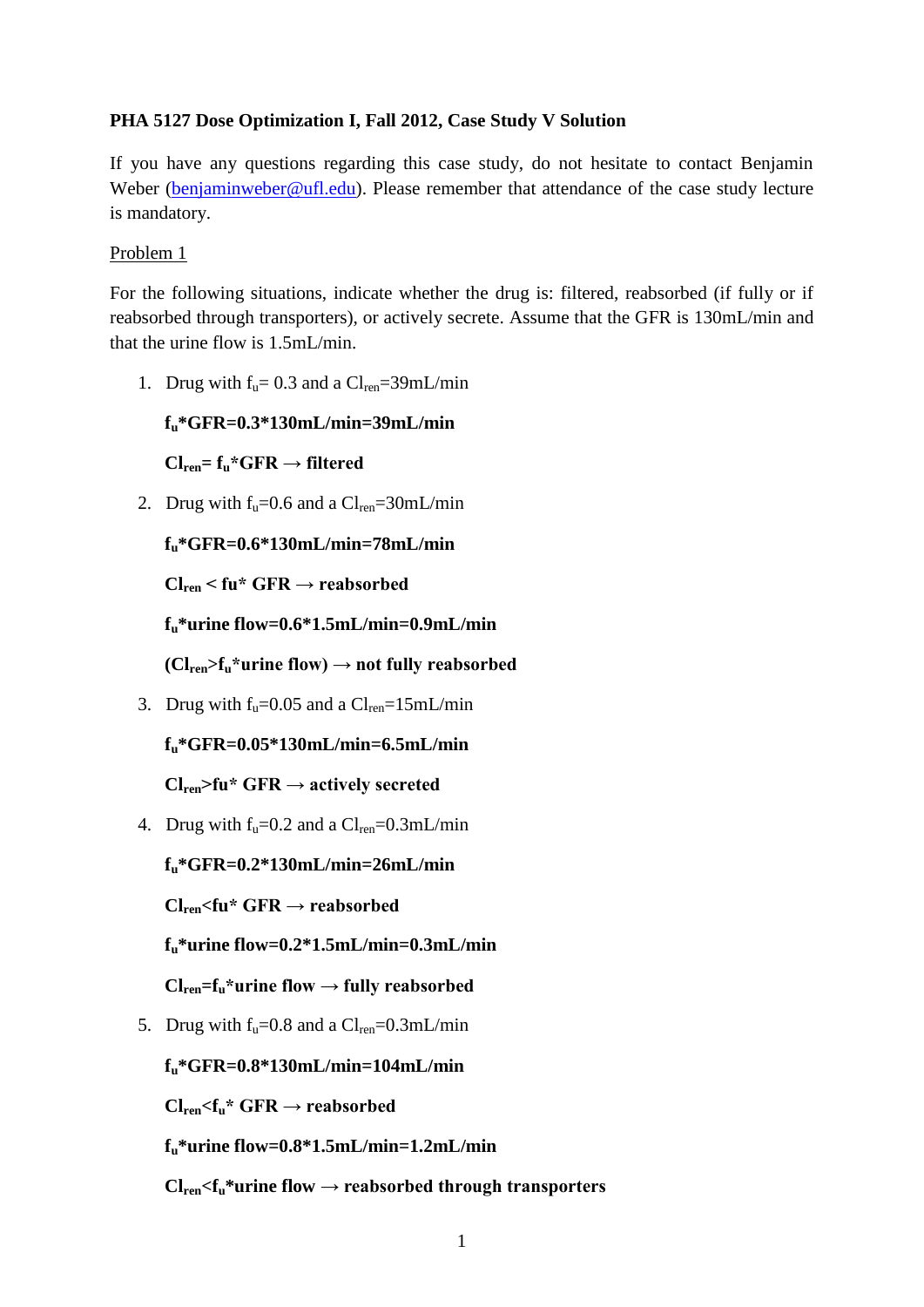#### Problem 2

T.T. (male, 6'3'' tall, 111 kg, 24 years old) shows a serum creatinine level of 1.3 mg/dL.

a) Use the Cockcroft-Gault-Equation to calculate his creatinine clearance and glomerular filtration rate (GFR). Comment on the renal function of T.T.?

*IBW*<sub>male</sub> = 
$$
50kg + 2.3kg * 15 = 84.5kg
$$

$$
TBW = 111kg > IBW * 120\% = 84.5kg * 120\% = 101.4kg
$$

**Thus, use ABW is Cockcroft-Gault-Equation.**

 $ABW = IBW + 0.4 * (TBW - IBW) = 84.5kg + 0.4 * (111kg - 84.5kg) = 95.1kg$ 

$$
CrCL_{male,obese} = \frac{(140 - age) * ABW}{72 * [Creatinine (Serum)]}
$$

$$
\frac{(140 - 24) * 95.1 kg}{72 * [1.3 \frac{mg}{dL}]} = 117.9 \frac{mL}{min} = GFR
$$

**The calculated (observed) GFR is close to the maximum GFR of 130 ml/min. Thus, the renal function of T.T. seems to be normal.**

- b) Why do we use the creatinine clearance to estimate the GFR?
- **Creatinine is mainly eliminated by renal processes**
- **Creatinine is cleared by glomerular filtration only**
	- o **No active tubular secretion**
	- o **No tubular reabsorption**
- **No plasma protein binding**
- c) Drug A shows a plasma protein binding and tissue protein binding of 10% and 95%, respectively. Drug A is eliminated by hepatic (80%) and renal processes (20%). Calculate the total systemic clearance of drug A (in L/h) when administered to T.T.Assume that the drug is neither actively secreted nor reabsorbed.

$$
CL_{ren} = f_u * GFR = 0.9 * 117.9 \frac{mL}{min} = 106.1 \frac{mL}{min} = 6.36 \frac{L}{h}
$$
  

$$
CL_{Total} = CL_{ren} + CL_{hep} = 6.36 \frac{L}{h} + CL_{hep} = 6.36 \frac{L}{h} + 0.8 * CL_{Total} =
$$
  

$$
CL_{Total}(1 - 0.8) = 6.36 \frac{L}{h}
$$
  

$$
CL_{Total} = \frac{6.36 \frac{L}{h}}{0.2} = 31.8 \frac{L}{h}
$$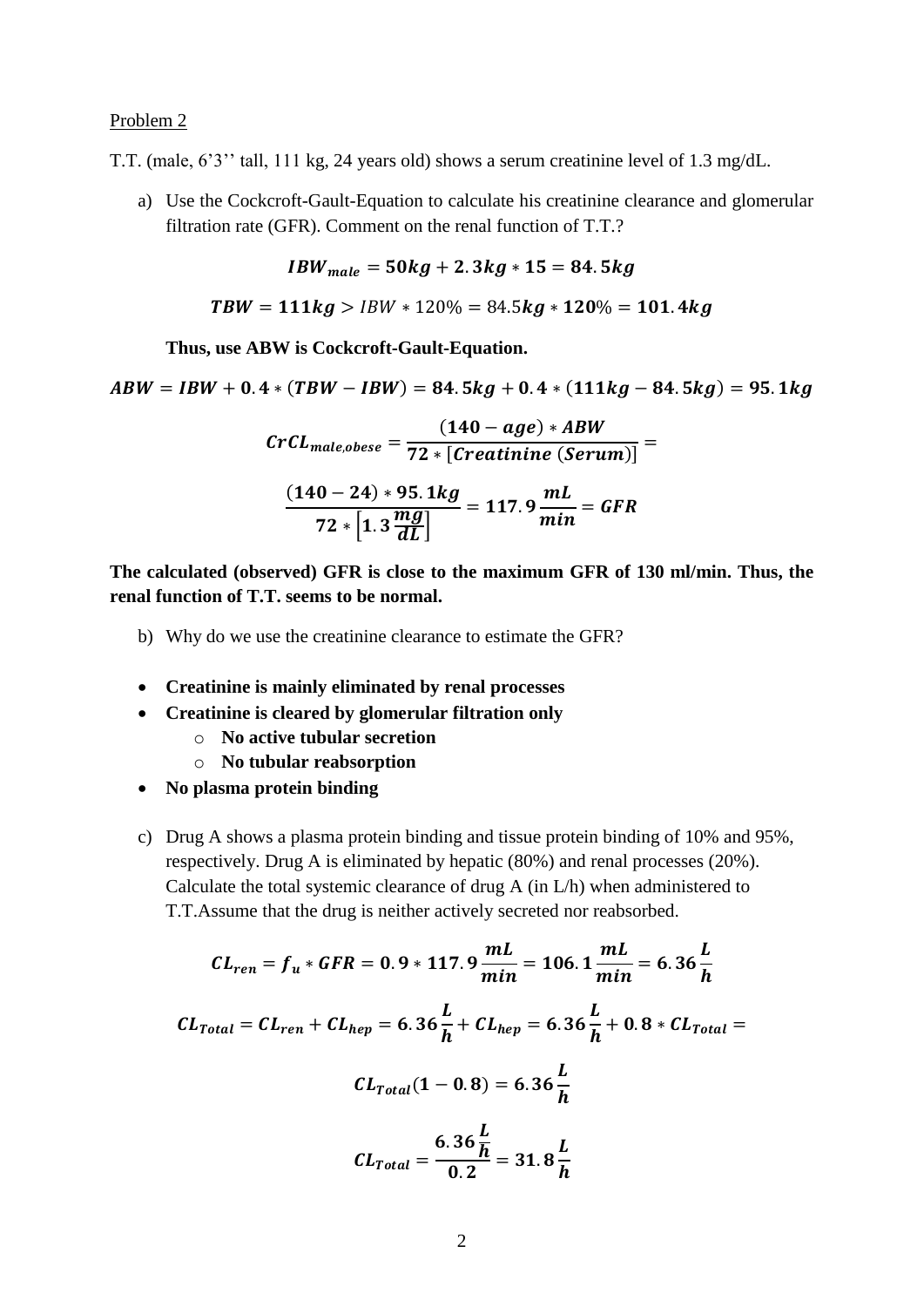d) Graph the plasma-concentration time profile for the first 24 hours when 1000mg of drug A are administered to T.T. via an IV bolus injection. Assume that the drug is immediately distributed throughout the body, crosses membranes easily, and that all elimination processes are first-order processes.

$$
Vd = 3L + 38L * \frac{f_u}{f_{u,T}} = 3L + 38L * \frac{0.9}{0.05} = 687L
$$
  

$$
k_e = \frac{31.8 \frac{L}{h}}{687L} = 0.0463 \frac{1}{h}
$$
  

$$
C(t) = \frac{Dose}{VD} * e^{-k_e * t} = \frac{1000mg}{687L} * e^{-0.0463 * t}
$$
  

$$
\frac{1.6}{2} = \frac{1.0}{2} = 0.08
$$
  

$$
\frac{3.12}{2} = \frac{1.0}{2} = 0.08
$$
  

$$
\frac{3.12}{2} = \frac{1.0}{2} = 0.08
$$
  

$$
\frac{1.2}{2} = \frac{1.0}{2} = 0.08
$$
  

$$
\frac{3.12}{2} = \frac{1.0}{2} = 0.0463 \frac{1}{h}
$$
  

$$
\frac{1.6}{2} = \frac{1.0}{2} = 0.0463 \frac{1}{h}
$$
  

$$
\frac{1.6}{2} = \frac{1.0}{2} = 0.0463 \frac{1}{h}
$$
  

$$
\frac{1.6}{2} = \frac{1.0}{2} = 0.0463 \frac{1}{h}
$$
  

$$
\frac{1.6}{2} = \frac{1.0}{2} = 0.0463 \frac{1}{h}
$$
  

$$
\frac{1.6}{2} = \frac{1.0}{2} = 0.0463 \frac{1}{h}
$$
  

$$
\frac{1.6}{2} = \frac{1.0}{2} = 0.0463 \frac{1}{h}
$$
  

$$
\frac{1.6}{2} = \frac{1.0}{2} = 0.0463 \frac{1}{h}
$$
  

$$
\frac{1.6}{2} = \frac{1.0}{2} = 0.0463 \frac{1}{h}
$$
  

$$
\frac{1.6}{2} = \frac{1.0}{2} = 0.0463 \frac{1}{h}
$$
  

$$
\frac{1.6}{2} = \frac{1.0}{2} = 0.0463 \frac{1}{h}
$$

#### Problem 3

Which properties does a drug need to have in order to demonstrate the following? Explain briefly.

- a) Active tubular secretion
- b) Glomerula secretion
- c) Passive tubular reabsorption

**Active tubular secretion**: As active transporters are mainly anionic or cationic transporters, drugs which are actively secreted must be bases or acids.

**Glomerula filtration**: Drugs which are filtrated must fall below a certain molecular weight size. I.e. proteins are not filtrated in the glomerulus because of their large molecular weight.